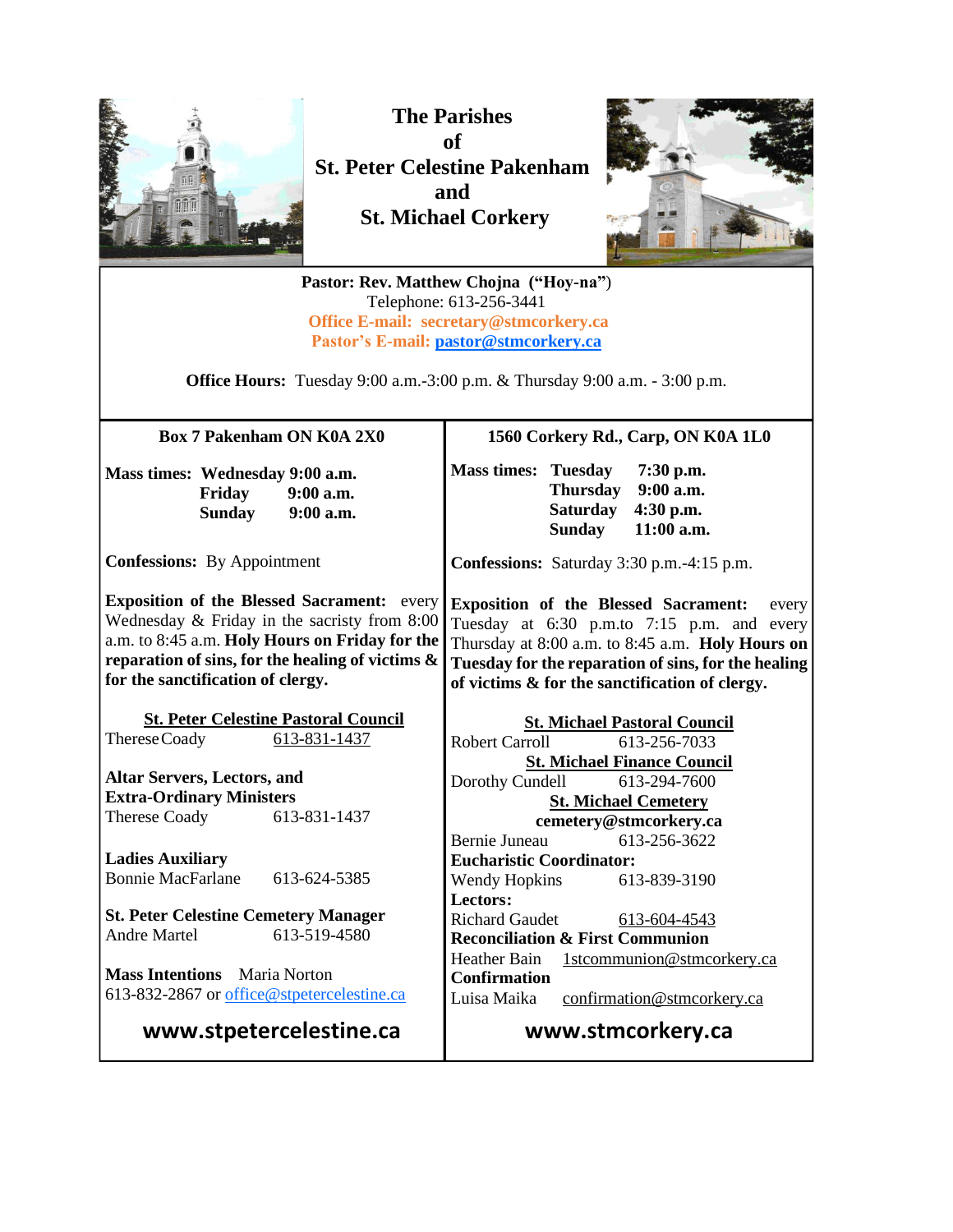| Mass Intentions - St. Michael's Corkery        |                   |                                         |  |  |
|------------------------------------------------|-------------------|-----------------------------------------|--|--|
| Saturday June 19                               | $4:30 \text{ pm}$ | + For the Repose of the Soul of Richard |  |  |
|                                                |                   | Morin by the Juneau Family              |  |  |
| Sunday June 20                                 | $11:00$ am        | Missa Pro Populo                        |  |  |
| Tuesday June 22                                | $7:30 \text{ pm}$ | + For the Holy Souls in Purgatory       |  |  |
|                                                |                   | by Lana Smit                            |  |  |
| Thursday June 24                               | $9:00$ am         | + For the Repose of the Soul of Chris   |  |  |
|                                                |                   | Taylor by the Juneau Family             |  |  |
| Saturday June 26                               | $4:30 \text{ pm}$ | Eliminations of addictions              |  |  |
| Sunday June 27                                 | 11:00 am          | + For the Repose of the Soul of Mary    |  |  |
|                                                |                   | Carroll by Peter & Connie Wright        |  |  |
| Mass Intentions – St. Peter Celestine Pakenham |                   |                                         |  |  |
| Sunday June 20                                 | $9:00$ am         | + For the Repose of the Souls of Andrew |  |  |
|                                                |                   | & Monica Ryan by Frank & Norma Ryan     |  |  |
| Wednesday June 23                              | $9:00$ am         |                                         |  |  |
| Friday June 25                                 | $9:00$ am         | + For the Holy Souls in Purgatory       |  |  |
| Sunday June 27                                 | $9:00$ am         | Missa Pro Populo                        |  |  |